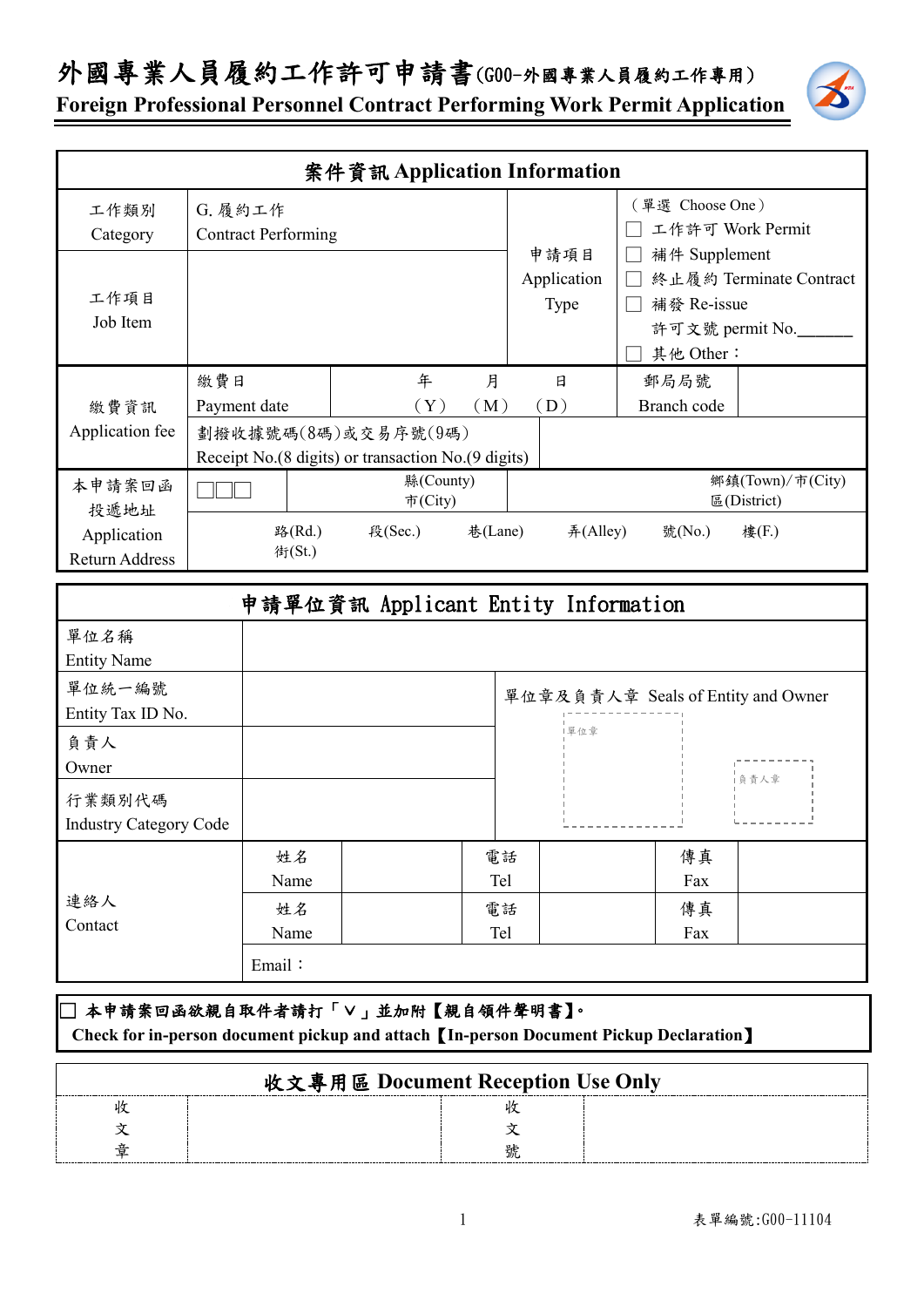## 外國專業人員履約工作許可申請書(G00-外國專業人員履約工作專用)

### **Foreign Professional Personnel Contract Performing Work Permit Application**

#### 申請單位名稱: 李 李 李 李 李 李 李 李 李 李 望位印章:

Applicant Entity Name **Entity** Seal

單位章

|                                                 | 契約資訊 Contract Information                                                                                                   |                                         |                |
|-------------------------------------------------|-----------------------------------------------------------------------------------------------------------------------------|-----------------------------------------|----------------|
| 契約名稱                                            |                                                                                                                             |                                         |                |
| <b>Contract Name</b>                            |                                                                                                                             |                                         |                |
| 契約性質<br>Contract Type                           | Forwarder<br>承攬<br>買賣<br>Trading<br>技術合作 Technical Cooperation                                                              | 契約價金<br><b>Contract Amount</b>          | 新臺幣 NT\$       |
| 外國法人英文名稱<br>Foreign Legal Entity<br>Name        |                                                                                                                             | 法人登記國家或地區:<br>Registered county or area |                |
| 國內訂約單位<br>Domestic<br><b>Contracting Entity</b> |                                                                                                                             | 統一編號:<br>Entity Tax ID No.              |                |
| 契約起迄期間                                          | 起 From<br>迄To                                                                                                               |                                         |                |
| <b>Contract Period</b>                          | # (Y)<br>月 (M)<br>$B(D) \sim$                                                                                               | # (Y)<br>月 $(M)$                        | $\boxplus$ (D) |
| 履約工作地點<br><b>Work Address</b>                   | 國內訂約單位處所<br>$\vert \ \ \vert$<br><b>Domestic Legal Entity Premises</b><br>其他地點,地址:<br>Other location, address               |                                         |                |
| 所需履約人數<br>No. of Foreign<br>Personnel Required  | 1. 本契約總計需外籍專業人員人數:<br>Total professional foreign workers required for this contract<br>2. 已申請許可人數:<br>人<br>No. with permits | 人                                       |                |
|                                                 | 契約內容及外國專業人員工作事項摘要說明<br>Summary of contract and foreign specialist personnel's duty                                          |                                         |                |
|                                                 | (請描述外國專業人員提供之技術、知識、工作場所、時間或其他補充事項)<br>(Please describe provided technology, knowledge, workplace, time, etc.)               |                                         |                |
|                                                 |                                                                                                                             |                                         |                |

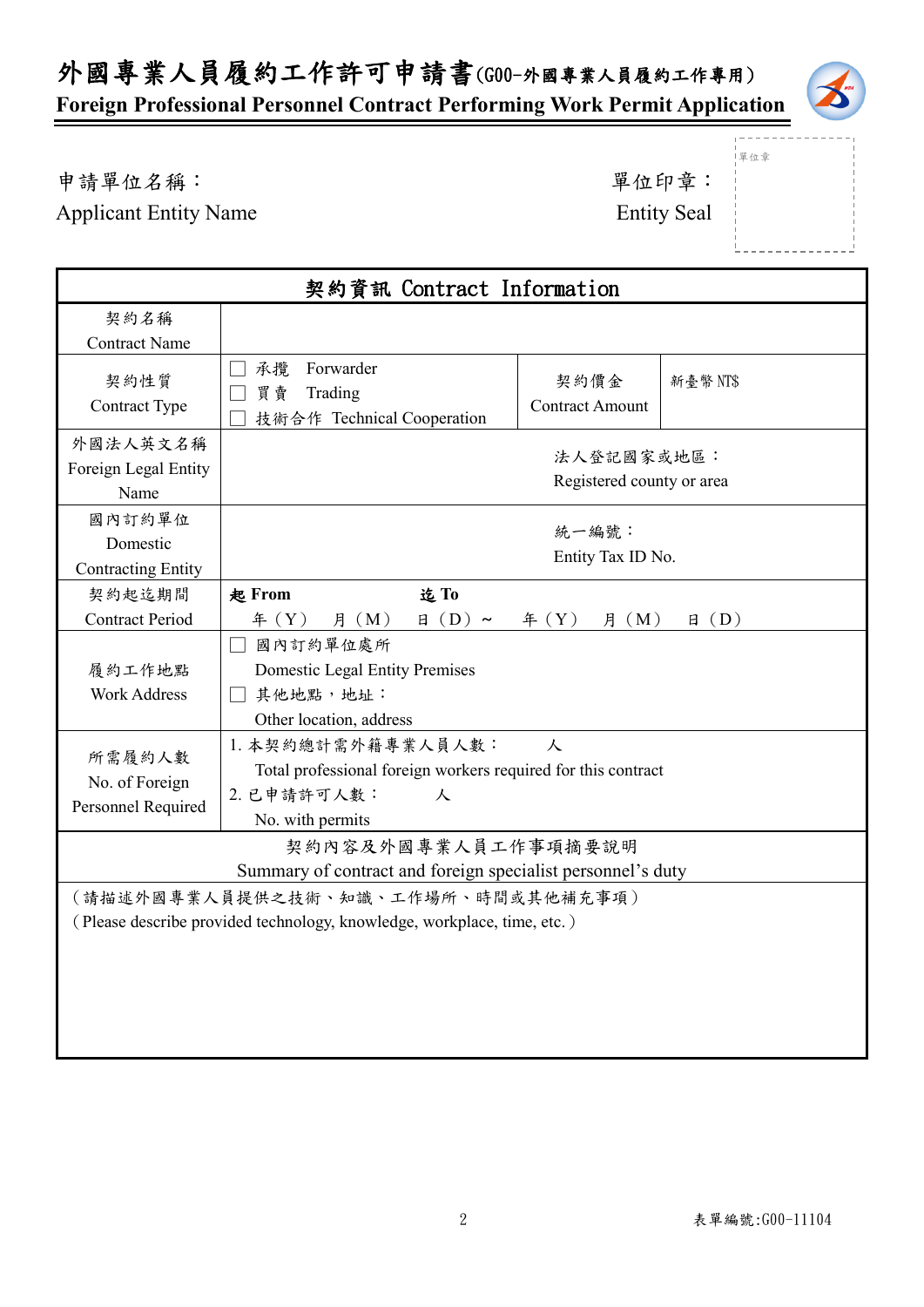## 履約外國人名冊(G00-外國專業人員履約工作專用)

**Employed Foreign Worker Name List**

### 申請單位名稱: 單位印章:

└<br>──

Applicant Entity Name

| 严位印早        |  |
|-------------|--|
| Entity Seal |  |

單位章

| No.1                     |            |                            |                   |           |                             |                         |
|--------------------------|------------|----------------------------|-------------------|-----------|-----------------------------|-------------------------|
|                          | Surname    | 性別                         |                   |           | 國籍(或地區)                     |                         |
| 英文姓名                     |            | Gender                     |                   |           | Nationality (or region)     |                         |
| English Name             | Given name | 出生日期 Birthday              |                   | 西元 (A.D.) | $\text{4}$ $(Y)$            | 月 (M)<br>$\boxplus$ (D) |
| 中文姓名                     |            | 最高學歷                       |                   | 博士 Ph.D   | 碩士 MA                       |                         |
| Chinese Name             |            | Highest Level of           |                   | 學士BA      | 專科 Vocational               |                         |
| 護照號碼                     |            | Education                  |                   |           | 高中(含)以下 High School or less |                         |
| Passport No.             |            |                            |                   |           |                             |                         |
| 行動電話號碼                   |            | 電子郵件信箱                     |                   |           |                             |                         |
| Mobile number            |            | E-mail                     |                   |           |                             |                         |
| 申請聘僱期間                   | 起 From     | 迄To                        |                   |           |                             |                         |
| <b>Employment Period</b> | # (Y)      | 月 (M)                      | $\boxminus$ (D) ~ | f(X)      | $\boxplus$ (D)<br>月 (M)     |                         |
|                          |            | 職業類別代碼                     |                   |           |                             | 新臺幣 NT\$                |
| 職稱                       |            | <b>Occupation Category</b> |                   |           | 每月薪資                        |                         |
| Job Title                |            | Code                       |                   |           | <b>Monthly Salary</b>       |                         |
| 工作內容                     |            | 工作地址                       |                   |           |                             |                         |
| Job Description          |            | <b>Working Address</b>     |                   |           |                             |                         |
| 備註 Note                  |            |                            |                   |           |                             |                         |

| No.2                     |            |                                       |                  |                             |                         |                |
|--------------------------|------------|---------------------------------------|------------------|-----------------------------|-------------------------|----------------|
|                          | Surname    | 性別                                    |                  |                             | 國籍(或地區)                 |                |
| 英文姓名                     |            | Gender                                |                  |                             | Nationality (or region) |                |
| English Name             | Given name | 出生日期 Birthday                         |                  | 西元 (A.D.)                   | 年 $(Y)$ 月 $(M)$         | $\boxplus$ (D) |
| 中文姓名                     |            |                                       |                  |                             |                         |                |
| Chinese Name             |            | 最高學歷<br>Highest Level of<br>Education |                  | 博士 Ph.D                     | 碩士 MA                   |                |
| 護照號碼                     |            |                                       |                  | 學士 BA                       | 專科 Vocational           |                |
| Passport No.             |            |                                       |                  | 高中(含)以下 High School or less |                         |                |
| 行動電話號碼                   |            | 電子郵件信箱                                |                  |                             |                         |                |
| Mobile number            |            | E-mail                                |                  |                             |                         |                |
| 申請聘僱期間                   | 起 From     | 迄To                                   |                  |                             |                         |                |
| <b>Employment Period</b> | f(X)       | 月 (M)                                 | $\boxplus$ (D) ~ | $\text{4}(Y)$               | $\boxplus$ (D)<br>月 (M) |                |
|                          |            | 職業類別代碼                                |                  |                             |                         | 新臺幣 NT\$       |
| 職稱                       |            | <b>Occupation Category</b>            |                  |                             | 每月薪資<br>Monthly Salary  |                |
| Job Title                |            | Code                                  |                  |                             |                         |                |
| 工作內容                     |            | 工作地址                                  |                  |                             |                         |                |
| Job Description          |            | <b>Working Address</b>                |                  |                             |                         |                |
| 備註 Note                  |            |                                       |                  |                             |                         |                |

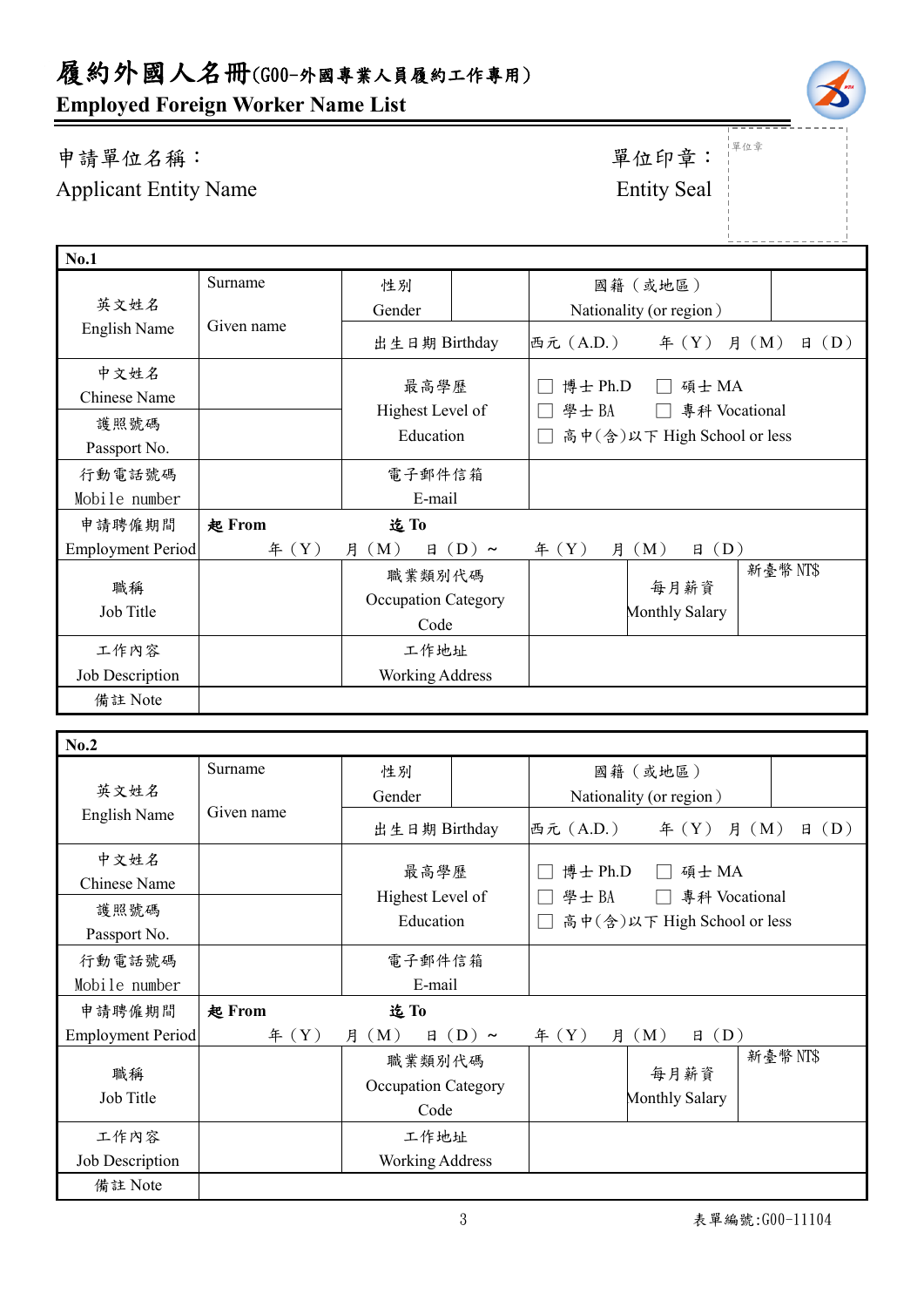# 填表及書面送件須知(G00-外國專業人員履約工作專用)

#### **Guidance Notes**



|                                       | 申請書 Application Form                                                                                                                                                                                                                                                                                                                                      |  |  |  |
|---------------------------------------|-----------------------------------------------------------------------------------------------------------------------------------------------------------------------------------------------------------------------------------------------------------------------------------------------------------------------------------------------------------|--|--|--|
| 欄位 Field                              | 填寫方式及說明 Guidance                                                                                                                                                                                                                                                                                                                                          |  |  |  |
| 單位名稱                                  | 請填寫單位中文全名。                                                                                                                                                                                                                                                                                                                                                |  |  |  |
| <b>Entity Name</b>                    | Please enter full entity name in Chinese.                                                                                                                                                                                                                                                                                                                 |  |  |  |
| 申請項目                                  | 若係申請資料異動,請勾選「其他」,並填寫異動事由。                                                                                                                                                                                                                                                                                                                                 |  |  |  |
| <b>Application Type</b>               | If you apply for changing information, please tick "other" and include the reason.                                                                                                                                                                                                                                                                        |  |  |  |
| 繳費資訊                                  | 郵局收據編號 (8碼)<br>存款金額<br>104/06/11 12:01:22<br>0002660<br>Receipt No.(8 digits)<br>003110 1A6<br>359779<br>他人不扣手續變<br>繳費日期 Payment date<br>郵局局號 Branch code<br>電腦記錄                                                                                                                                                                                         |  |  |  |
| Application fee                       | 郵局局號 Branch code<br>交易序號 transaction                                                                                                                                                                                                                                                                                                                      |  |  |  |
|                                       | E-8103097<br>经辨局章戳                                                                                                                                                                                                                                                                                                                                        |  |  |  |
|                                       | 郵政劃撥儲金存款收據<br>門郵局(901支)<br>繳費日期 Payment<br>$000100 - 6$<br>局號<br>帳號<br>收<br>19058848                                                                                                                                                                                                                                                                      |  |  |  |
|                                       | 款<br>104.07.01<br>勞動部勞動力發展署聘僱許可收費專戶<br>(請以雇主名義自行填寫)                                                                                                                                                                                                                                                                                                       |  |  |  |
| 單位統一編號                                | 若以自然人提出申請,請填寫自然人之國民身分證號或外僑居留證號。                                                                                                                                                                                                                                                                                                                           |  |  |  |
| Entity Tax ID No.                     | In the case where the applicant is a Natural Person, enter the ID no. or ARC no                                                                                                                                                                                                                                                                           |  |  |  |
| 負責人                                   | 請填寫單位負責人(代表人)之姓名。                                                                                                                                                                                                                                                                                                                                         |  |  |  |
| Owner                                 | Please enter the name of the owner.                                                                                                                                                                                                                                                                                                                       |  |  |  |
| 行業類別代碼                                | 請至「外國人在臺工作服務網」>「申請表件」>「行職業類別代碼」查詢。                                                                                                                                                                                                                                                                                                                        |  |  |  |
| Industry                              | Look it up at the website of EZ Work Taiwan > Application Forms > Code of Standard Industrial                                                                                                                                                                                                                                                             |  |  |  |
| Category Code                         | & Occupational Classification.                                                                                                                                                                                                                                                                                                                            |  |  |  |
|                                       | 受聘僱外國人名冊 Employed Foreign Worker Name List                                                                                                                                                                                                                                                                                                                |  |  |  |
| 欄位 Field                              | 填寫方式及說明 Guidance                                                                                                                                                                                                                                                                                                                                          |  |  |  |
| 工作內容                                  | 請具體描述外國人所擔任職務之工作內容。                                                                                                                                                                                                                                                                                                                                       |  |  |  |
| <b>Job Description</b>                | Please describe specifically the tasks or duties of the position.                                                                                                                                                                                                                                                                                         |  |  |  |
| 職業類別代碼<br>Occupation<br>Category Code | 請至「外國人在臺工作服務網」>「申請表件」>「行職業類別代碼」查詢。<br>Look it up at the website of EZ Work Taiwan > Application Forms > Code of Standard<br>Industrial & Occupational Classification.                                                                                                                                                                                     |  |  |  |
| 工作地址<br><b>Working Address</b>        | 請填寫外國人在臺主要之工作地點。若工作地址與國內訂約單位設立地址不同,應檢附<br>該地址係合法使用之相關證明文件(例如辦公室租賃契約、工廠登記等)。<br>Please enter the main working address in Taiwan. If the address is not the registered address of<br>the domestic contracting entity, supporting documents proving legitimate use are required (such<br>as lease contract of the office, factory registration certificate). |  |  |  |
|                                       | 其他注意事項 Others                                                                                                                                                                                                                                                                                                                                             |  |  |  |
| 申請方式<br>Methods of<br>application     | 1. 網路傳輸方式申請:使用「外國專業人員工作許可申辦網」線上申辦方式辦理。<br>2. 書面送件方式申請:<br>(1)由專人送至機關收件櫃台辦理。<br>(2)利用掛號郵寄申請,郵寄地址:100臺北市中正區中華路一段39號10樓,收件人註                                                                                                                                                                                                                                 |  |  |  |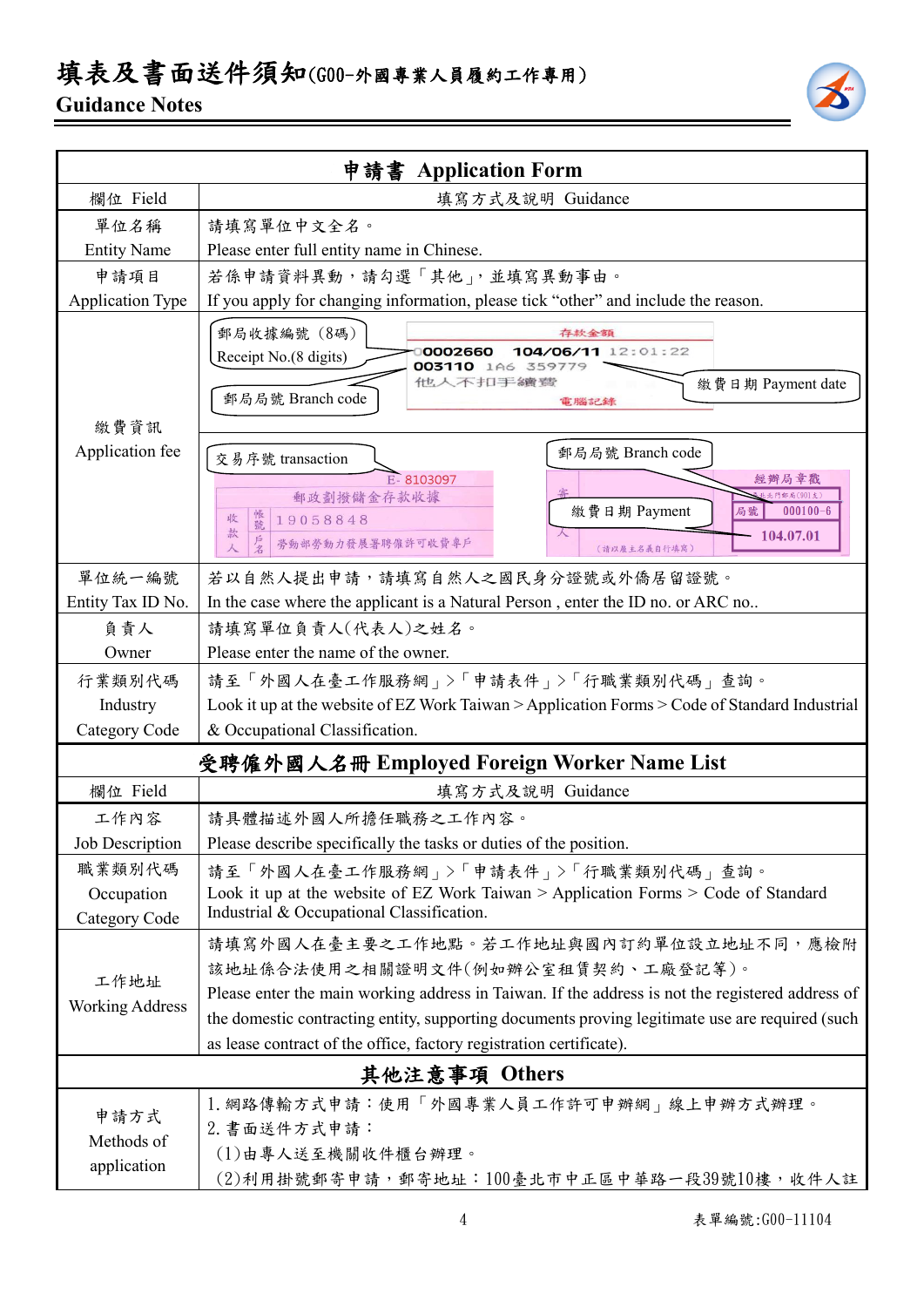|                   | 明:勞動力發展署(申請聘僱外國專業人員)收。                                                                                                                                                                        |
|-------------------|-----------------------------------------------------------------------------------------------------------------------------------------------------------------------------------------------|
|                   | (3)相關申請書表可至「外國人在臺工作服務網」>「申請表件」下載,或至機關收件                                                                                                                                                       |
|                   | 櫃台索取。                                                                                                                                                                                         |
|                   | 3. 可親自辦理或委託私立就業服務機構辦理。                                                                                                                                                                        |
|                   | 1. Application via internet: Please use the on-line application function in Work Permit                                                                                                       |
|                   | Application Webpage for Foreign Professional, the address: https://ezwp.wda.gov.tw/.                                                                                                          |
|                   | 2. Application via written correspondences:                                                                                                                                                   |
|                   | i. Personally delivered Application to Reception Counter No. 6 for processing.                                                                                                                |
|                   | ii Mail application via registered mail.                                                                                                                                                      |
|                   | iii. Related application forms can be downloaded from EZ Work Taiwan $\geq$ Application Forms                                                                                                 |
|                   | or obtained from the agency Reception Counter.                                                                                                                                                |
|                   | 3. Application can be completed personally or entrusted to a private employment service agency.                                                                                               |
|                   | 1. 網路傳輸方式申請:若資料齊全,且雇主及外國人均符合所訂定的資格及條件,自本                                                                                                                                                      |
|                   | 部系統收件次日起7個工作日。                                                                                                                                                                                |
|                   | 2. 書面送件方式申請:若資料齊全,且雇主及外國人均符合所訂定的資格及條件,自本                                                                                                                                                      |
|                   | 部收受案件次日起12個工作日。<br>1. Application submitted online                                                                                                                                            |
| 申辦作業時間            | 7 working days (counting from the next day when the application has been received),                                                                                                           |
| Application       | given that all the documents are complete and both the employer and employee have                                                                                                             |
| processing time   | met the criteria.                                                                                                                                                                             |
|                   | 2. Application submitted in person                                                                                                                                                            |
|                   | 12 working days (counting from the next day when the application has been received),                                                                                                          |
|                   | given that all the documents are complete and both the employer and employee have                                                                                                             |
|                   | met the criteria                                                                                                                                                                              |
|                   | (工作許可每案新臺幣500元;補發每案新臺幣100元)                                                                                                                                                                   |
|                   | 1. 利用郵政劃撥。劃撥戶名: 勞動部勞動力發展署聘僱許可收費專戶, 劃撥帳號:                                                                                                                                                      |
| 審查費繳交             | 19058848                                                                                                                                                                                      |
| Examination       | 2. 至機關收件櫃台現場繳交。                                                                                                                                                                               |
| fee payment       | (Work permit NT \$500 per case; Re-issue NT \$100 per case)                                                                                                                                   |
|                   | 1. Via postal remittance, Account name: Work Permit Account of Workforce Development Agency, Account                                                                                          |
|                   | No.: 19058848).                                                                                                                                                                               |
|                   | 2. Payment to the Reception Counter.                                                                                                                                                          |
|                   | 1. 請至「外國人在臺工作服務網」>「一般外國專業人士在臺工作」查詢。                                                                                                                                                           |
|                   | 2. 書面送件所附相關資料係為影本者,應加註「與正本相符」之文字,並加蓋申請單位                                                                                                                                                      |
| 應備文件<br>Documents | 及負責人印章。                                                                                                                                                                                       |
|                   | 1. Look it up at the website of EZ Work Taiwan > Foreign Professionals to Work in Taiwan.                                                                                                     |
| required          | 2. If you apply for the use of written submittals, information and certification documents are<br>copies, they should be marked with the words: "same as originals" and stamped with the seal |
|                   | of applicant entity and owner.                                                                                                                                                                |
|                   | 1. 如要親自取件,須填具「親自領件聲明書」並指派專人至機關收件櫃台送件申請。                                                                                                                                                       |
|                   | 2. 於案件核准後,請憑收件(親取)回條並黏貼取件人身分證(護照或居留證)正、反面影                                                                                                                                                    |
| 親自取件              | 本親自領取,倘於指定期限內未親自領取者機關將以掛號寄出。                                                                                                                                                                  |
| In-person         | 1. If you wishes to pick-up documents in-person, "In-person Document Pick-up Declaration"                                                                                                     |
| Document          | must be filled-out, and you should submit application to the agency Reception Counter.                                                                                                        |
| Pickup            | 2. After application approval, a copy of ID (passport or ARC) and pick-up documents in-person                                                                                                 |
|                   | with a receipt slip shall be attached. If documents have not been picked-up within the specified                                                                                              |